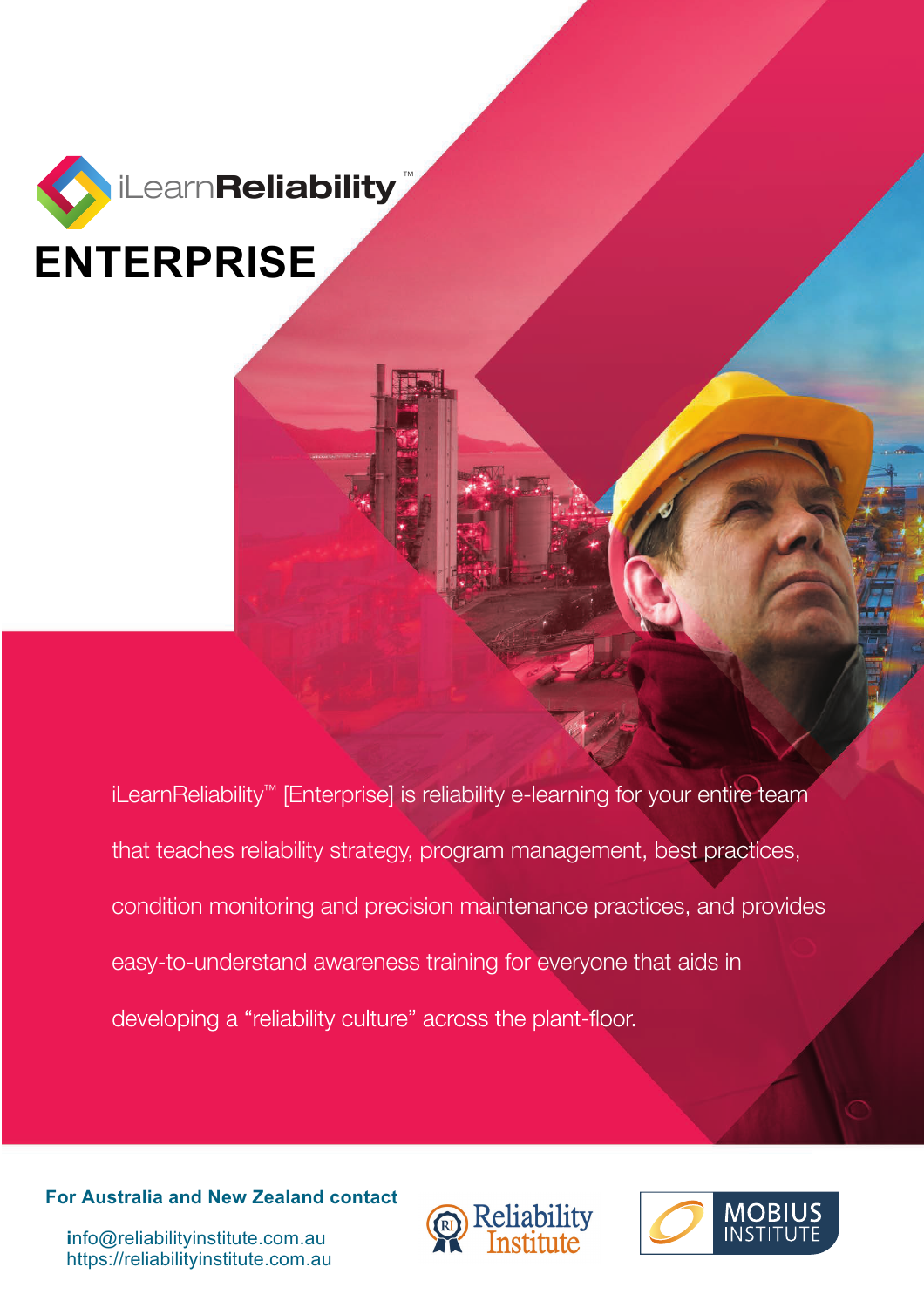

# iLearnReliability<sup>™</sup>[Enterprise]

Training module details contained in iLearnReliability [Enterprise]

iLearnReliability [Enterprise] includes five series of training that are structured for Managers, Program Management, Condition Monitoring specialists and the plant floor craftspeople and operators. Each series has a number of training modules that range from briefings to detailed training covering the topic areas of Management, Condition Monitoring and Precision Maintenance.

### **Essential Elements [EE]**

The Essential Elements [EE] modules provide initial orientation of all of the reliability improvement topics covered in each respective version of iLearnReliability and can be used later for refresher training.



### *1B*Manager Briefings [MB]

All Manager Briefings [MB] are short and focused. They are written for upper level managers who may not have the time to explore the intricacies of condition based maintenance, reliability improvement, and all the other topics, but do need a basic understanding of the issues, and most importantly, need to understand the financial benefits associated with the CBM program and reliability improvement initiative.

### **Program Management Training [MT]**

The Program Management Training [MT] modules are intended for reliability engineers, PdM program managers, and other people who are charged with implementing the reliability improvement and PdM (CBM) program. These people generally do not need the same level of knowledge as the people who will actually use the condition monitoring tools and software, or the people who will work on machines (alignment, balancing, lubrication, etc.) but they do need to have a good working knowledge of those topics, and they certainly need to know how to run a successful program.

### **Skills Training [ST]**

All Skills Training [ST] modules are very detailed and intended (primarily) for the person who is actually involved with the condition monitoring technique or craft (alignment, balancing, etc.). Of course, anyone can take the lessons in order to better understand the topic, but the detail provided is primarily intended for the practitioner.

# *4B*Toolbox Talks [TT]

All Toolbox Talks [TT] are short and focused. They are primarily written for plant floor personnel or anyone who would like a quick introduction to a condition monitoring technology or precision maintenance activity without getting into too much detail. Toolbox Talks are intended to demystify condition based maintenance (and the associated technologies), the importance of reliability, and the techniques that can be used to improve reliability.



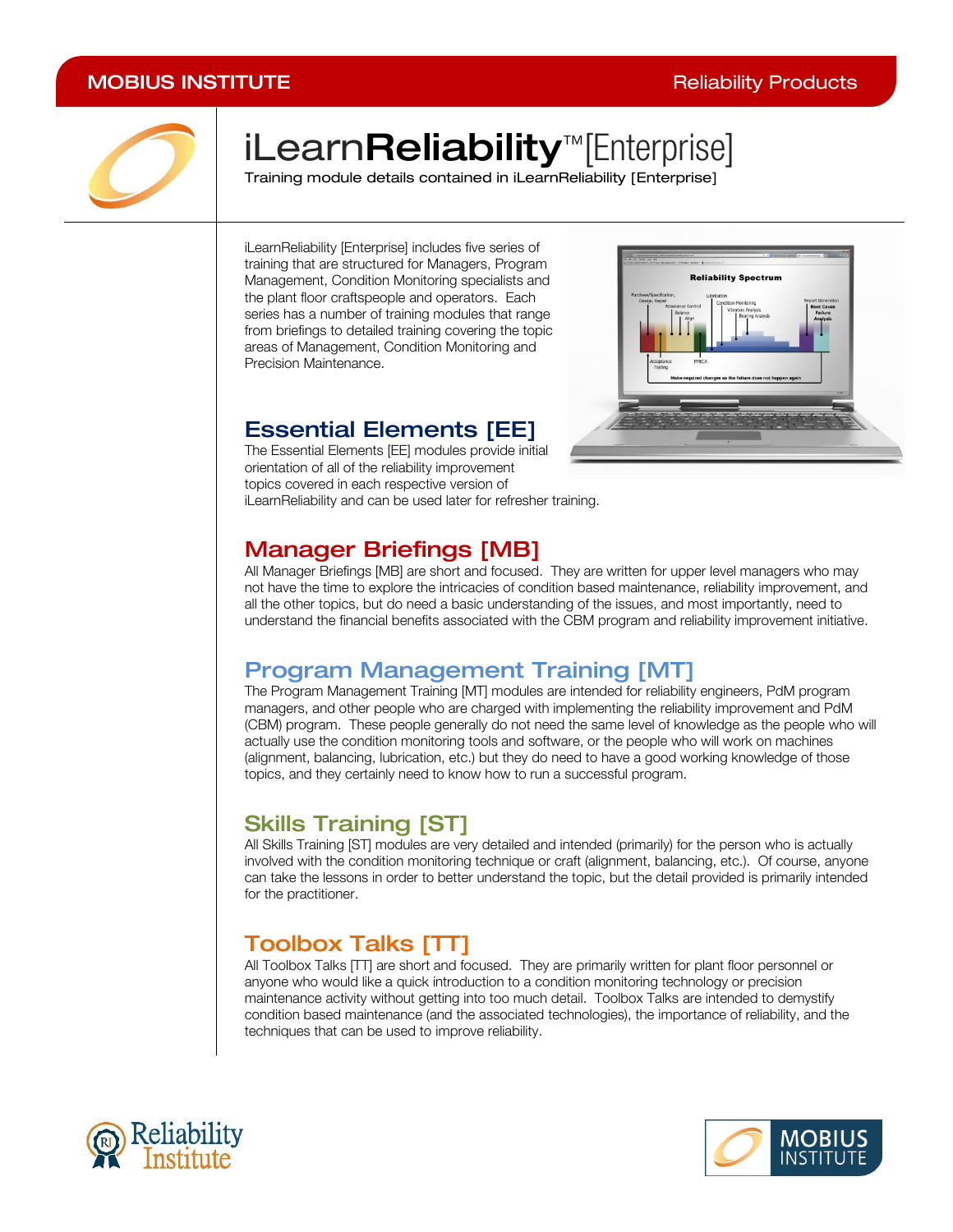### Essential Elements [EE]

iLearnReliability includes a series of brief modules called "Essential Elements" [EE] that provide a quick introduction to key reliability topics and can be used as a handy reference or refresher.

| Code    | <b>Title</b>                                                  | <b>Slides</b> | <b>Description</b>                                                                                                                                                                                                                                                                                                                                                                                                                                                  |
|---------|---------------------------------------------------------------|---------------|---------------------------------------------------------------------------------------------------------------------------------------------------------------------------------------------------------------------------------------------------------------------------------------------------------------------------------------------------------------------------------------------------------------------------------------------------------------------|
| EE-RR   | Roadmap to<br>Reliability                                     | 54            | This module provides a quick introduction to the Roadmap to Reliability; the core<br>strategy behind iLearnReliability. Roadmap to Reliability provides a strategy for defect<br>elimination which includes condition monitoring, reliability centered maintenance,<br>precision skills and guidance which are used alongside these tools to develop the<br>reliability culture.                                                                                    |
| EE-DE   | <b>Defect</b><br>Elimination                                  | 67            | Your fundamental goal as a reliability professional should be to identify the root cause of<br>the defects and proactively eliminate them. Taking proactive steps to eliminate the root<br>causes of equipment failure is also known as, Defect Elimination. This module covers<br>some common sources of defects, defect justification and how to use condition<br>monitoring for QA/QC.                                                                           |
| EE-ACR  | <b>Asset Criticality</b><br>Ranking                           | 55            | Beginning to understand criticality analysis and the asset criticality ranking are the main<br>goals of this module. Developing an asset criticality ranking is an essential step in the<br>reliability improvement process, it enables work to be prioritized and investments<br>justified. This module discusses the likelihood of failure, Risk Priority Numbers (RPN) and<br>the detectability of the warning signs that must also be taken into consideration. |
| EE-RCM  | Reliability<br><b>Centered</b><br><b>Maintenance</b><br>[RCM] | 62            | The classic Reliability Centered Maintenance (RCM) strategy ensures the function of an<br>asset is preserved without compromising safety or the environment. The main outcome<br>is to determine the proactive tasks that can be performed to meet that goal. In this<br>module, we will review the roles of maintenance, as well as the reliability centered<br>maintenance process which covers operating context, failure modes, task intervals and<br>more.     |
| EE-MP   | Maintenance<br><b>Practices</b>                               | 57            | This module focuses on several different types of maintenance practices; from reactive,<br>proactive and preventive maintenance to planned, precision and run-to-failure<br>maintenance. Some of these terms, and your understanding, are often broadly used, but<br>in this module, we will begin to clarify each of their differences.                                                                                                                            |
| EE-FMEA | <b>Failure Mode</b><br>and Effect<br><b>Analysis [FMEA]</b>   | 47            | The FMEA (Failure Mode and Effects Analysis) process is the examination of failure<br>modes, the effects and consequences of failures and the focus on determining how to<br>deal with those failure modes. This in-depth module begins to explain the purpose and<br>benefits of using the FMEA process versus the Root Cause Failure Analysis (RCFA)<br>method.                                                                                                   |
| EE-PMO  | <b>Preventive</b><br>Maintenance<br>Optimization<br>[PMO]     | 27            | The Preventive Maintenance Optimization (PMO) process should reduce maintenance<br>costs, increase availability and identify interval-based maintenance tasks that were not<br>previously being performed. In this module, we will discover where preventive<br>maintenance tasks come from and why these tasks are necessary.                                                                                                                                      |
| EE-CBM  | Condition<br><b>Based</b><br>Maintenance<br>[CBM]             | 50            | Just because condition monitoring test are being performed on your equipment does not<br>mean that you are properly improving reliability of that equipment. The condition based<br>maintenance technologies discussed in this module can be used to detect the root<br>cause of failure and we'll cover how those technologies can be used in QA/QC function;<br>checking installations, performing acceptance testing, etc.                                       |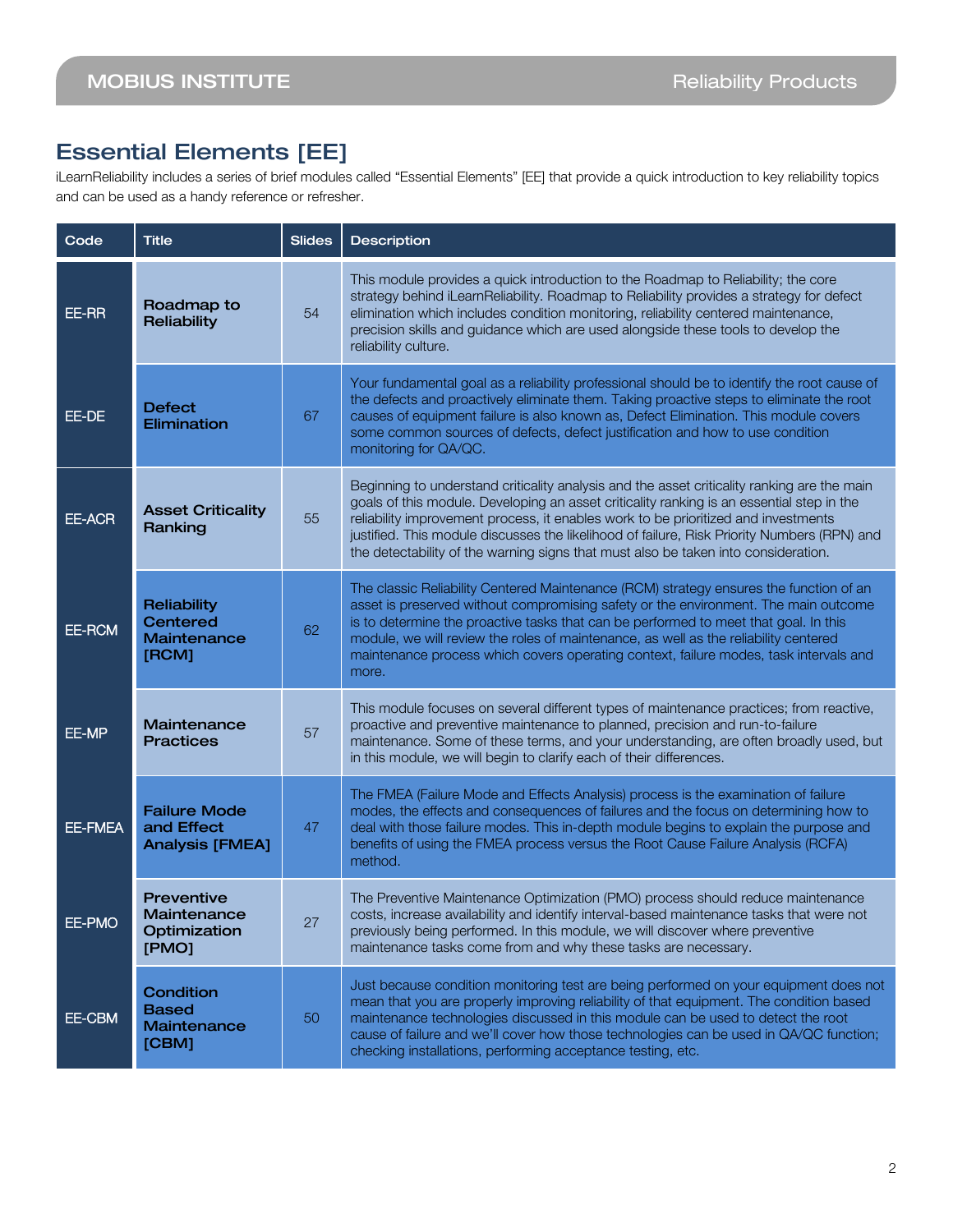| EE-VIB              | <b>Vibration</b><br><b>Analysis</b>          | 72 | This module provides an overview of vibration analysis; a vital tool in seeing "inside" the<br>machine. This module covers how to measure vibration to determine the health of<br>rotating machinery by utilizing overall-level readings, time waveform and spectrum<br>analysis. You will learn why vibration analysis is so vitally important in any condition<br>monitoring and defect elimination program.        |
|---------------------|----------------------------------------------|----|-----------------------------------------------------------------------------------------------------------------------------------------------------------------------------------------------------------------------------------------------------------------------------------------------------------------------------------------------------------------------------------------------------------------------|
| EE-UT               | <b>Ultrasound</b><br><b>Analysis</b>         | 56 | This module introduces you to ultrasound analysis and how to use it to detect<br>mechanical, electrical and process faults so that you can reduce failure rates and energy<br>consumption. Leak detection, mechanical and electrical applications, as well as stream<br>traps are a few of the topics that are covered in this module.                                                                                |
| EE-IR               | <b>Infrared</b><br><b>Thermal</b><br>Imaging | 46 | Infrared thermal imaging, also known as Infrared thermography, is a powerful tool that<br>can be used to detect faults in mechanical and electrical equipment. In this module, we<br>discuss theory as well as the electrical, mechanical and other industrial applications that<br>benefit from this type of condition monitoring tool.                                                                              |
| EE-<br><b>ALIGN</b> | <b>Precision Shaft</b><br>Alignment          | 60 | Precision shaft alignment is essential if you value equipment reliability. This module is an<br>introduction to machine shaft alignment with dial indicators and laser alignment systems.<br>We will discuss pre-alignment checks, straightedge and dial indicator alignment as well<br>as proper methods to correct misalignment.                                                                                    |
| EE-BAL              | Precision<br><b>Balancing</b>                | 49 | The module on precision balancing is an introduction to correcting machine rotor<br>unbalance. Bearings, shafts, seals and foundations will all last longer in precision<br>balanced machines, that's why it needs to be a key element in your plan for reliably<br>improvement.                                                                                                                                      |
| EE-CC               | Lubrication<br>Contamination<br>Control      | 54 | This module focuses on how you can extend the life of all rotating machinery and the<br>lubricants themselves by controlling lubrication contamination. We will discuss why<br>contamination is so harmful, how to minimize contamination, contaminants that affect the<br>surface and the importance of precision lubrication.                                                                                       |
| EE-PM               | <b>Preventive</b><br><b>Maintenance</b>      | 57 | Preventive maintenance (PM), which is also known as interval-based maintenance,<br>should be a part of a broader maintenance strategy that includes condition-based<br>maintenance and run-to-failure maintenance. This module explores when you should use<br>preventive maintenance, the goals you should have to preserve function and how to<br>develop a preventive maintenance strategy.                        |
| EE-ODR              | <b>Operator Driven</b><br>Reliability        | 33 | This module covers the benefits of using operator driven reliability to performing simple<br>condition monitoring tasks and inspections, adjustments and perform elementary<br>maintenance tasks. By utilizing operator driven reliability as part of your reliability initiative,<br>you will free up dedicated maintenance and condition monitoring personnel so that they<br>can be more productive and effective. |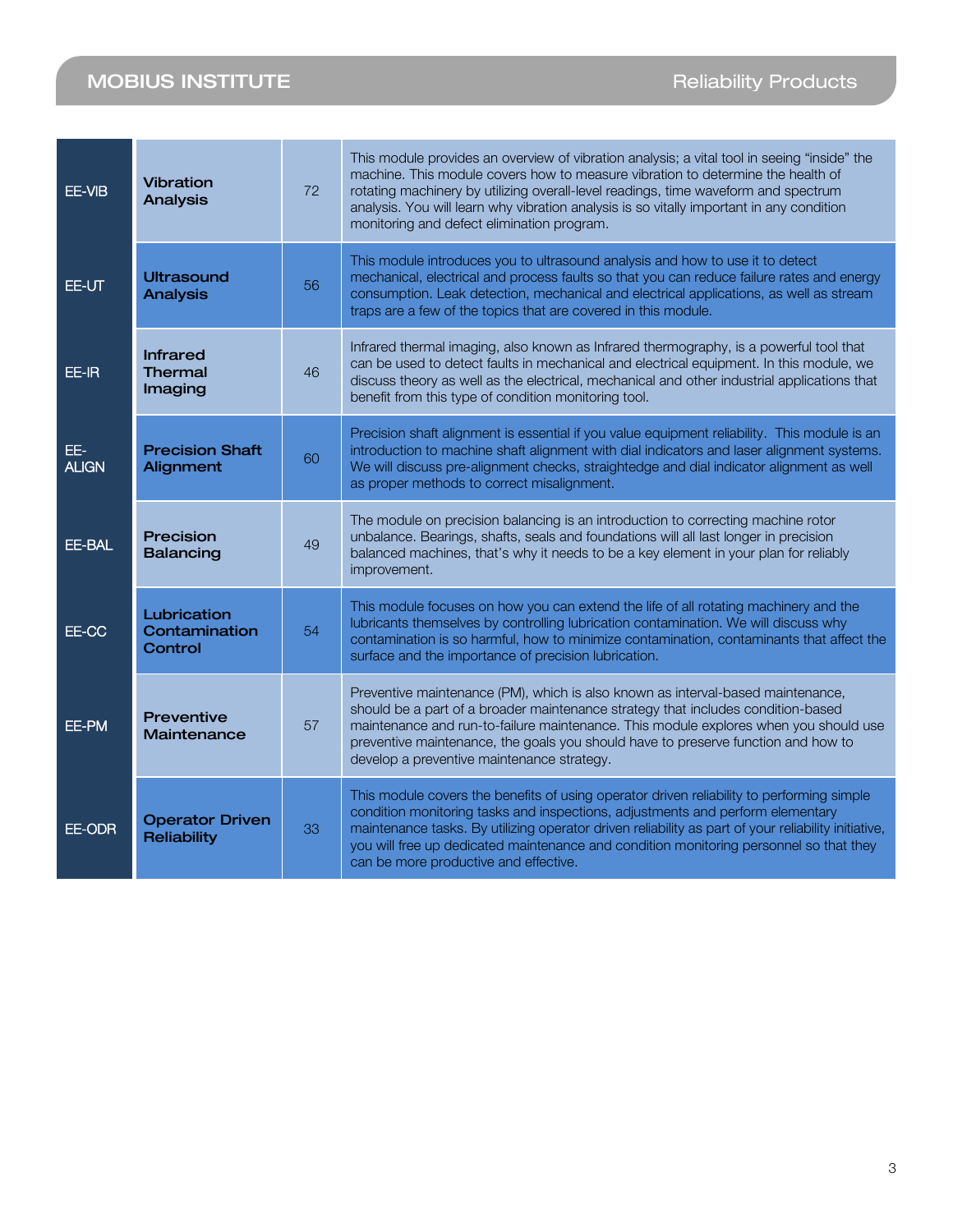### Manager Briefings [MB]

#### Manager Briefings on MANAGEMENT topics [MB-M]

The majority of the Manager Briefings [MB] are written on Management [M] topics. These modules are focused on strategy and financial benefits, but they also explain the philosophy of the different maintenance practices that can be taken.

#### Manager Briefings on CONDITION MONITORING topics [MB-CM]

These Manager Briefings [MB] are written on Condition Monitoring [CM] topics. The aim is to provide the upper level manager with a working knowledge of how the condition of rotating machinery and other assets can be determined using vibration analysis, infrared thermography and other technologies. The aim is to demystify the topics.

#### Manager Briefings on PRECISION MAINTENANCE topics [MB-PM]

These Manager Briefings [MB] are written on Precision Maintenance [PM] topics. The aim is to provide the upper level manager with a working knowledge of how the reliability of rotating machinery and other assets can be improved by performing precision alignment and balancing, resonance elimination, precision lubrication, optimal operation, correct fastening, and other reliability improvement areas, as well as acceptance testing and root cause failure analysis. The aim is to demystify the topics.

| Code     | <b>Title</b>                                                           | <b>Slides</b> | <b>Description</b>                                                                                                                                                                                                                                                                                                                                                                  |
|----------|------------------------------------------------------------------------|---------------|-------------------------------------------------------------------------------------------------------------------------------------------------------------------------------------------------------------------------------------------------------------------------------------------------------------------------------------------------------------------------------------|
| $MB-M-1$ | Roadmap to<br>reliability (a<br>summary)                               | 30            | This Manager Briefing provides a summary of the PERI program, explaining how you<br>can use iLearnReliability to transform your plant from reactive to reliable.                                                                                                                                                                                                                    |
| $MB-M-2$ | <b>Condition based</b><br>maintenance vs.<br>preventive<br>maintenance | 15            | This Manager Briefing provides a quick overview of the philosophy of preventive<br>maintenance and uses the results of numerous studies to demonstrate why it is flawed<br>when applied to rotating machinery. It goes on to discuss why condition based<br>maintenance makes more sense.                                                                                           |
| $MB-M-3$ | <b>Benefits of</b><br>reliability and CBM                              | 30            | This Manager Briefing explains the benefits of the precision maintenance/reliability<br>improvement strategy. It provides a number of examples of organizations that reduced<br>costs, increased production and improved their stock price. It also discussed the<br>benefits in relation to improved safety, improved quality, and improved asset utilization.                     |
| $MB-M-4$ | What is classical<br>Reliability<br>Centered<br>Maintenance<br>(RCM)?  | 30            | This Manager Briefing provides an introduction to classical RCM and its relationship to<br>the PERI approach and the iLearnReliability content. It provides a basic understanding<br>of RCM, and also shows the relationship between it and FMECA.                                                                                                                                  |
| $MB-M-7$ | Why condition<br>monitoring does<br>not improve<br>reliability         | 20            | This Manager Briefing presents a "story" that illustrates the difference between condition<br>based maintenance and reliability improvement. We use car maintenance as a way to<br>demonstrate that condition monitoring (while very important), does not improve failure, it<br>simply provides a warning about potential catastrophic failures (that could have been<br>avoided). |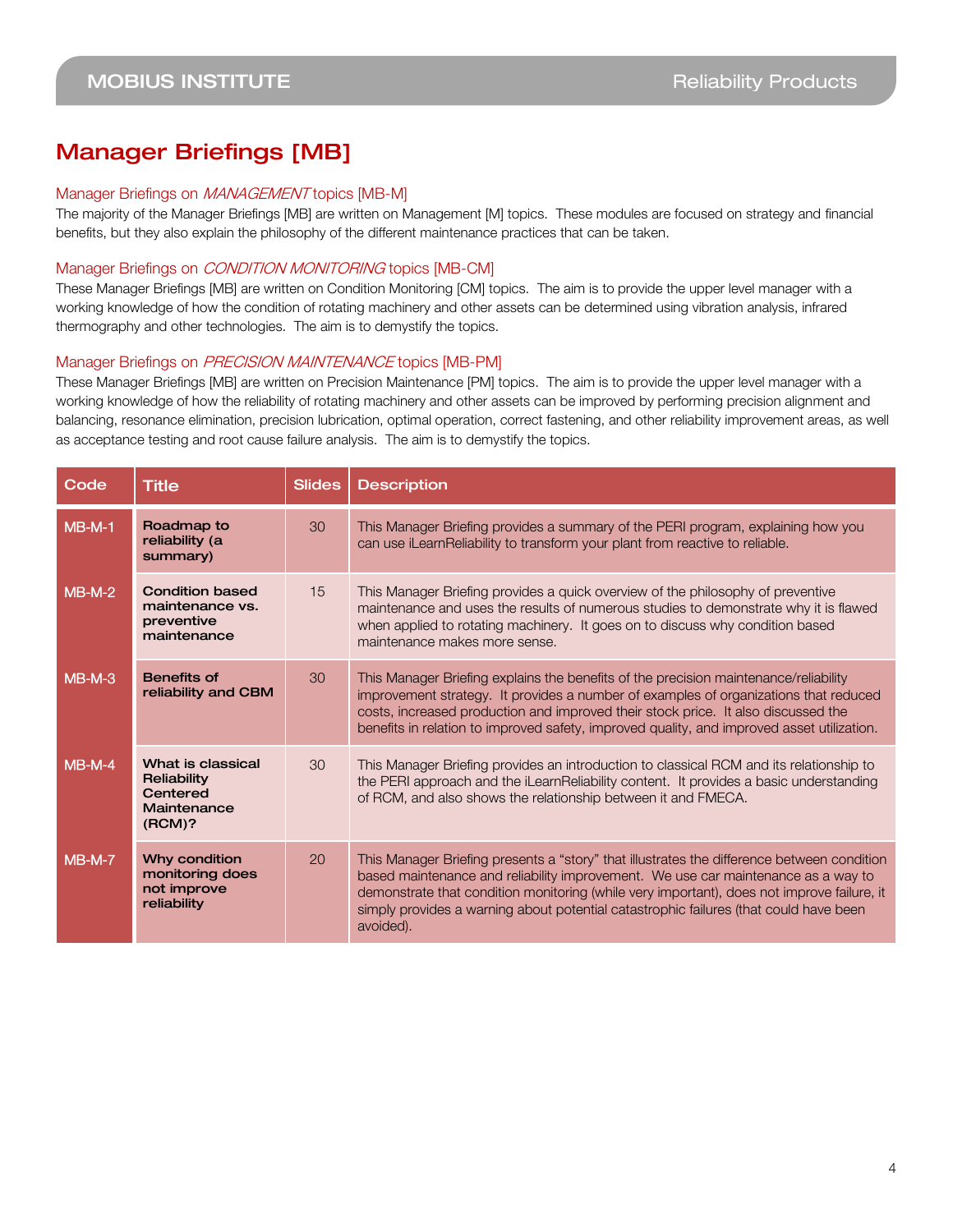### Program Management Training [MT]

#### Program Management on MANAGEMENT topics [MT-M]

These Program Management Training [MT] modules are focused on Management [M] topics. These modules are intended to ensure that a) the benefits of condition based management and reliability improvement are fully understood, b) the steps required to successful start and maintain a successful program are understood, and most importantly c) the steps required to gain buy-in from upper-management through to the "plant-floor" staff are fully understood.

#### Program Management on CONDITION MONITORING topics [MT-CM]

These Program Manager Management [MT] modules are focused on Condition Monitoring [CM] technology topics. These modules will provide a very strong base of knowledge on all of the condition monitoring technologies so that it is possible to speak with confidence to a sales person selling the systems, and carry on a sensible conversation with the condition monitoring specialist, whether he or she is a consult or an in-house employee.

#### Program Management on PRECISION MAINTENANCE topics [MT-PM]

These Program Management Training [MT] modules are focused on Precision Maintenance [PM] topics. These modules will provide a very strong base of knowledge on all of the precision maintenance techniques such as precision alignment and balancing, resonance elimination, precision lubrication, optimal operation, correct fastening, and other reliability improvement areas. It is assumed that the person taking these modules does not require the knowledge to perform these tasks but does need to fully understand how they are done so that purchase decisions can be made, work practices can be established, and correct practice is recognized.

| Code     | <b>Title</b>                                                                    | <b>Slides</b> | <b>Description</b>                                                                                                                                                                                                                                                                                                                                                                                                                                                                                                                                                                                                                                                                                                                                                                                                                                                                                                                                                                                    |
|----------|---------------------------------------------------------------------------------|---------------|-------------------------------------------------------------------------------------------------------------------------------------------------------------------------------------------------------------------------------------------------------------------------------------------------------------------------------------------------------------------------------------------------------------------------------------------------------------------------------------------------------------------------------------------------------------------------------------------------------------------------------------------------------------------------------------------------------------------------------------------------------------------------------------------------------------------------------------------------------------------------------------------------------------------------------------------------------------------------------------------------------|
| $MT-M-1$ | Roadmap to<br>reliability<br>improvement                                        | 240           | This Management Training [MT] module is the key training module in the<br>iLearnReliability series. This learning module (and the associated PDF document)<br>takes you by the hand and explains how to achieve the transformation from reactive<br>to reliable at your plant using iLearnReliability. It presents the decisions you will have<br>to make, and it will help you to determine where you are along the path. It makes<br>recommendations regarding who should receive training and recommends which<br>training modules should be used - however, you are free to use any lesson modules<br>for any people.                                                                                                                                                                                                                                                                                                                                                                             |
| $MT-M-2$ | Understanding<br>maintenance<br>practices                                       | 200           | This Management Training [MT] module provides a detailed overview of maintenance<br>practices. After discussing perils of working in a plant that only practices reactive<br>maintenance, the module moves on to a discussion breakdown maintenance (pros<br>and cons) and preventive maintenance (and why the strategy can be flawed for<br>rotating machinery). Next the module introduces condition based maintenance<br>strategy. We explain the benefits of basing maintenance on condition, and provide<br>an overview of each condition monitoring technique. And finally, we discuss how<br>the greatest reductions in maintenance costs, energy consumption, inventory costs<br>and production losses are gained through reliability improvement. We provide an<br>introduction to RCM but then explain how most plants can make huge gains by<br>focusing on precision alignment and balancing, proper lubrication and<br>fastening/torqueing, resonance elimination, and other techniques. |
| $MT-M-3$ | Setting the<br>targets: KPIs,<br>benchmarking,<br>and continuous<br>improvement | 50            | This Management Training [MT] module explains the importance of developing a<br>vision statement, a plan, and a set of targets. The vision statement, and leadership<br>from the top, is essential to the success of this program. If you don't have goals,<br>and you don't have a plan, then it is impossible to measure your progress.<br>Identifying and addressing the gaps are an important part of the continuous<br>improvement program. In addition to providing a set of leading and lagging KPIs,<br>with guidance on how to acquire the data, we provide a helpful benchmarking tool<br>so that you can compare yourself to best practice in your industry.                                                                                                                                                                                                                                                                                                                               |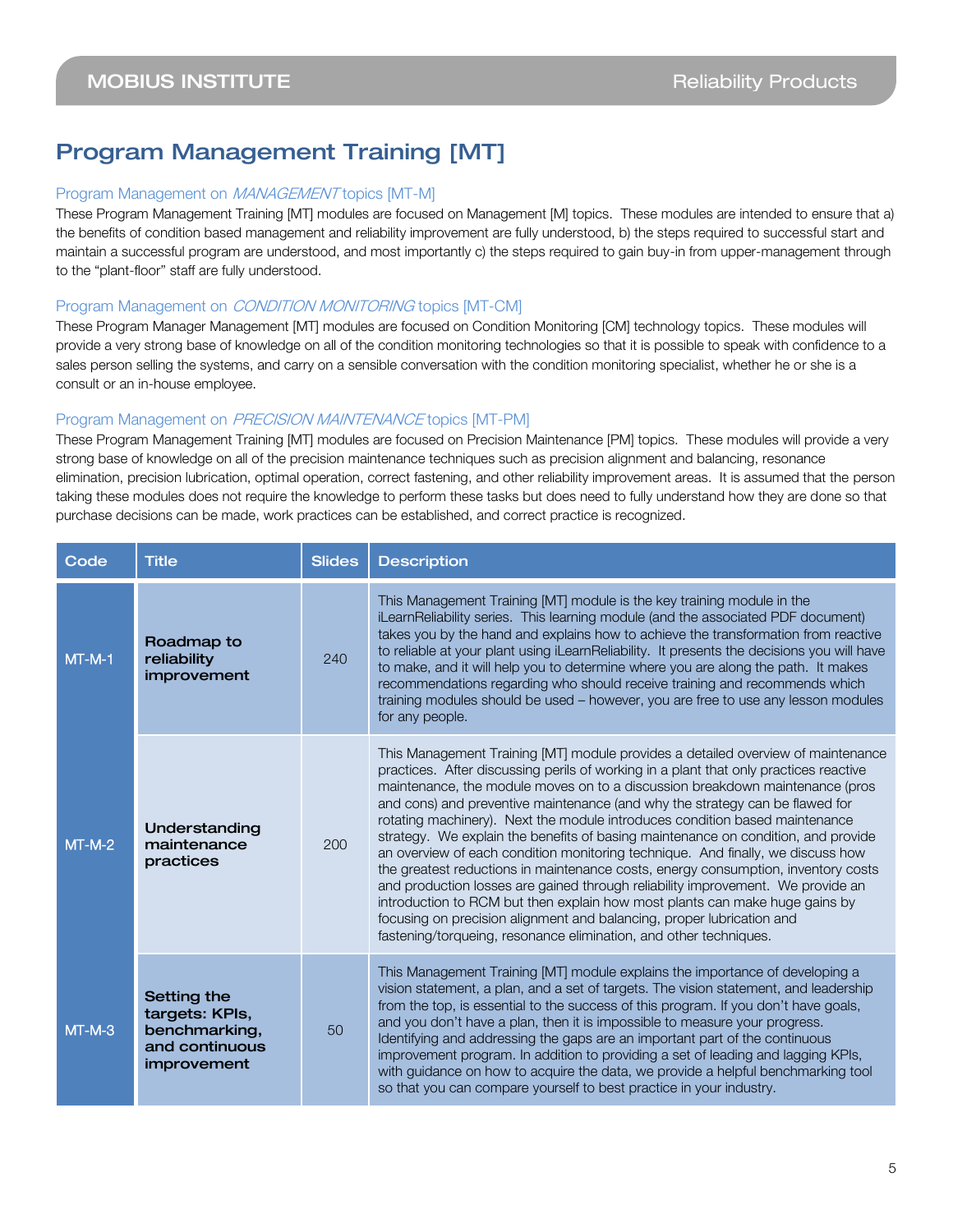**Contract Contract** 

| $MT-M-4$       | Leadership and<br>culture change                                | 70  | This Management Training [MT] module is aimed at helping you understand the<br>psychology of your fellow human beings, and navigate the change process. The<br>best plan and vision in the world will fail unless you address the human factors. The<br>culture in your plant will need to change, and the human-error issues will need to be<br>addressed. Your only tools are communication and training; you need to manage<br>both correctly.                                                                                                                                                                                                                                                                                                                                                                                                                                                                |
|----------------|-----------------------------------------------------------------|-----|------------------------------------------------------------------------------------------------------------------------------------------------------------------------------------------------------------------------------------------------------------------------------------------------------------------------------------------------------------------------------------------------------------------------------------------------------------------------------------------------------------------------------------------------------------------------------------------------------------------------------------------------------------------------------------------------------------------------------------------------------------------------------------------------------------------------------------------------------------------------------------------------------------------|
| $MT-M-5$       | <b>Building a Master</b><br><b>Asset List</b>                   | 40  | This Management Training [MT] module explains the need for a Master Asset List; a<br>list that documents all of the assets that relate to the reliability of the plant, tagged<br>with information documenting the location and function of the asset. This module<br>explains why you need such a list and how to develop the list even if you don't<br>already have a Computerized Maintenance Management System (CMMS). If you<br>already have a functioning CMMS, then it will be unnecessary to go through this<br>module (unless you want to check that your CMMS contains the required<br>information).                                                                                                                                                                                                                                                                                                   |
| $MT-M-6$       | <b>Establishing the</b><br><b>Asset Criticality</b><br>Ranking  | 115 | This Management Training [MT] module provides guidance on how to assign the<br>criticality to each asset and function. It is impossible to proceed with the reliability<br>improvement program without an accurate assessment of criticality. Without it, it is<br>impossible to justify which maintenance strategy should be applied to each asset.<br>This module describes how you can involve different stakeholders from the<br>maintenance, production, quality control, engineering, and health and safety<br>departments to build a Master Asset List ordered by criticality.                                                                                                                                                                                                                                                                                                                            |
| $MT-M-7$       | Determining your<br>asset<br>maintenance<br>strategy            | 105 | This Management Training [MT] module explains the importance of understanding<br>the criticality of your assets and then, starting from the most critical asset and<br>working down, determining the failure modes of your assets, the probability of<br>failure, and the effects of the failure. The aim is to determine which assets should be<br>part of the condition based maintenance program (and which<br>technologies/monitoring methodologies should be applied), which assets should be<br>part of a preventive maintenance program, and which assets should receive<br>precision maintenance (and which techniques should be applied). All of these<br>decisions have a technical <i>and</i> financial basis.                                                                                                                                                                                        |
| $MT-M-9$       | Establishing a<br>new vibration<br>monitoring<br>program        | 250 | This Management Training [MT] series of lessons is intended for the person who<br>intends to start a condition monitoring program, the person who has started a<br>condition monitoring program but wants to check that it is set up correctly, and the<br>person who wants to better understand the vibration program in their plant. The<br>module presents a structure plan and then goes through all the key steps: selecting<br>the machines to monitor, determining the best measurement strategy, selecting the<br>measurement types, choosing the best measurement locations, options for<br>mounting the sensor, specifying and controlling test conditions, selecting the optimal<br>measurement settings, building the database, establishing baseline data, and setting<br>alarms. The focus is clearly on vibration analysis, but many of its messages are<br>equally valid for other technologies. |
| <b>MT-M-10</b> | Supercharging an<br>existing vibration<br>monitoring<br>program | 150 | This Management Training [MT] is intended for the person managing the vibration<br>monitoring program, or anyone interested in establishing a successful program or<br>improving an existing program. This module goes through eight major areas that<br>should be optimized in any vibration program in order to extract the maximum<br>benefit from the skills of the vibration analyst: acceptance testing, the detection<br>phase, the analysis phase, the diagnostic phase, the reporting phase, the correction<br>phase, the improvement phase, and the verification phase.                                                                                                                                                                                                                                                                                                                                |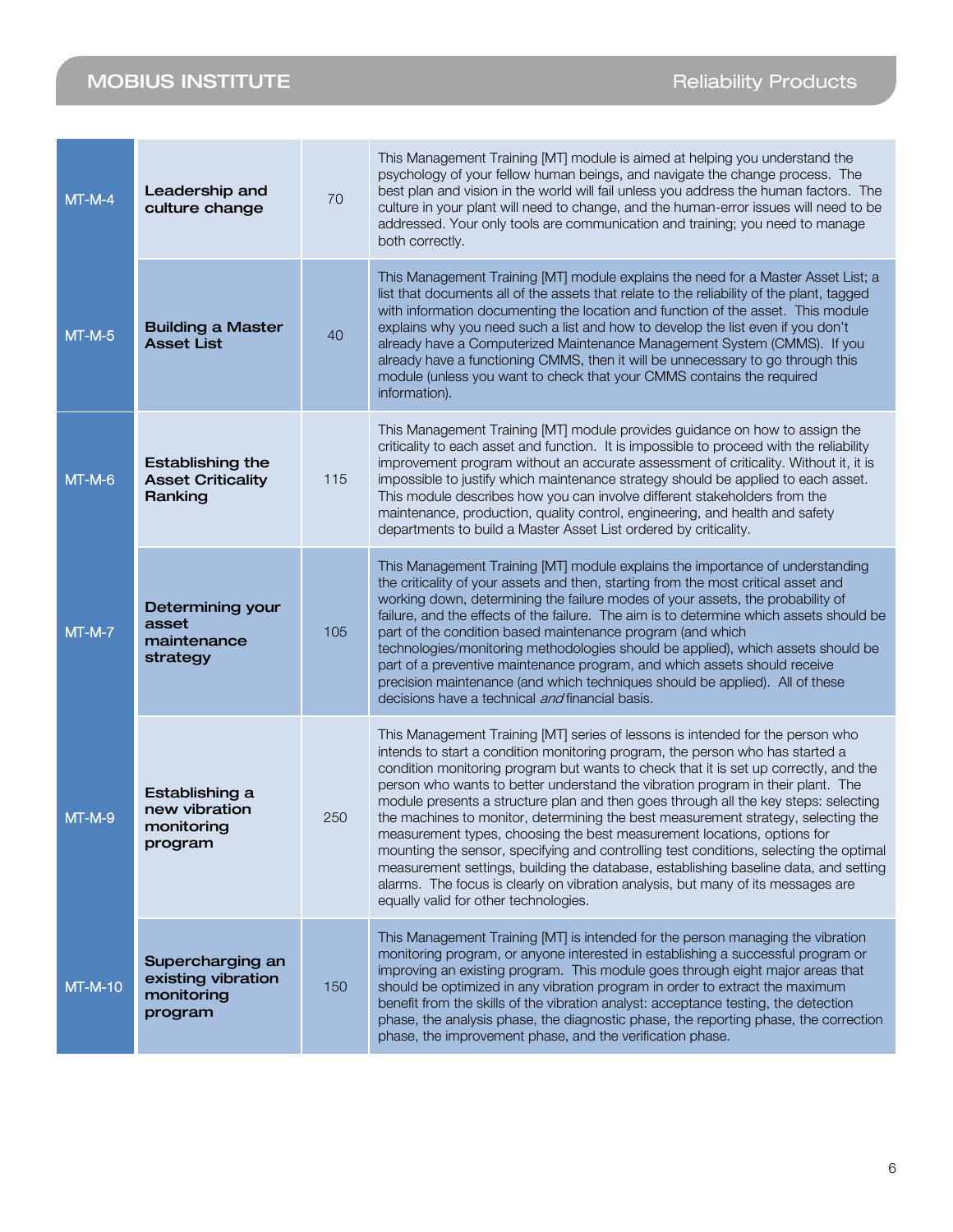| MT-CM-1   | A brief<br>introduction to the<br>Condition<br>Monitoring<br>technologies | 75  | This Program Management Training [MT] module provides an overview of each of<br>the condition monitoring technologies: vibration analysis, ultrasound, oil analysis,<br>wear particle analysis, thermography, electric motor testing, performance monitoring<br>and inspections. This module is simply intended to provide an introduction for the<br>person who does not require the more detailed training provided in the other<br>remaining MT-CM modules.                                                                                                                                       |
|-----------|---------------------------------------------------------------------------|-----|------------------------------------------------------------------------------------------------------------------------------------------------------------------------------------------------------------------------------------------------------------------------------------------------------------------------------------------------------------------------------------------------------------------------------------------------------------------------------------------------------------------------------------------------------------------------------------------------------|
| MT-CM-2   | <b>Vibration analysis</b><br>and bearing fault<br>detection               | 95  | This Program Management Training [MT] module provides a detailed introduction to<br>vibration analysis, describing the different types of readings that can be taken, a little<br>about how those readings can be interpreted, and how the data is typically collected<br>(i.e. different monitoring systems). Topics include: overall levels, spectra,<br>waveforms, phase and orbits, plus the monitoring systems: walk-around, periodic<br>monitoring, and protection systems. The module also covers the unique high<br>frequency techniques designed to detect rolling element bearing defects. |
| MT-CM-3   | Airborne and<br>structure-borne<br>ultrasound                             | 50  | This Program Management Training [MT] module provides a detailed introduction to<br>the use of airborne and structure-borne ultrasound for condition monitoring. Topics<br>include: understanding ultrasound, airborne measurements, structure-borne<br>measurements, mechanical applications (bearings, lubrication, and other rotating<br>machine faults), electrical faults (arching, corona, etc.), and process applications<br>(detecting leaks and steam trap issues).                                                                                                                         |
| MT-CM-4   | Oil analysis and<br>wear particle<br>analysis                             | 70  | This Program Management Training [MT] module provides a detailed introduction to<br>oil analysis and wear particle analysis. The module starts with an introduction to the<br>importance of lubrication and the field of oil analysis; determining if the lubricant is fit<br>for purpose, assess the properties, detecting particles, and detecting contamination.<br>It then discusses wear particle analysis; detecting contaminants and look for<br>particles that indicate that wear is occurring. A range of test methods are<br>introduced.                                                   |
| $MT-CM-5$ | On-line and off-<br>line electric motor<br>testing                        | 50  | This Program Management Training [MT] module provides a detailed introduction to<br>motor current signature analysis (to primarily detect broken rotor bars), electrical<br>signature analysis (using voltage and current) to detect mechanical and power<br>supply problems; and motor circuit analysis to detect mechanical, electrical and<br>insulation problems. The module begins with a description of how induction motors<br>work.                                                                                                                                                          |
| MT-CM-6   | <b>Infrared</b><br>thermography                                           | 55  | This Program Management Training [MT] module provides an overview of the<br>application of infrared (IR) thermography to the condition monitoring of rotating<br>machinery, electrical apparatus, and plant process application. Infrared energy is<br>briefly introduced and spot radiometers and infrared cameras are described. The<br>module does not go into a lot of theory, but important issues such as emissivity, test<br>conditions and optical issues are explained.                                                                                                                     |
| MT-PM-1   | <b>Precision shaft</b><br>alignment                                       | 100 | This Management Training [MT] module provides a detailed introduction to shaft<br>alignment. Topics include: why is misalignment so destructive, pre-alignment<br>checks, soft-foot testing and correction, dial indicator techniques, laser alignment<br>techniques, thermal growth, and moving the machine.                                                                                                                                                                                                                                                                                        |
| MT-PM-2   | <b>Field balancing</b>                                                    | 65  | This Management Training [MT] module provides a detailed introduction to field<br>balancing. Topics include: why is unbalance so destructive, the basics of<br>unbalance, determining if a machine is out of balance, single plane balancing, and<br>overview of two plane balancing, tolerances and the importance of precision<br>balancing.                                                                                                                                                                                                                                                       |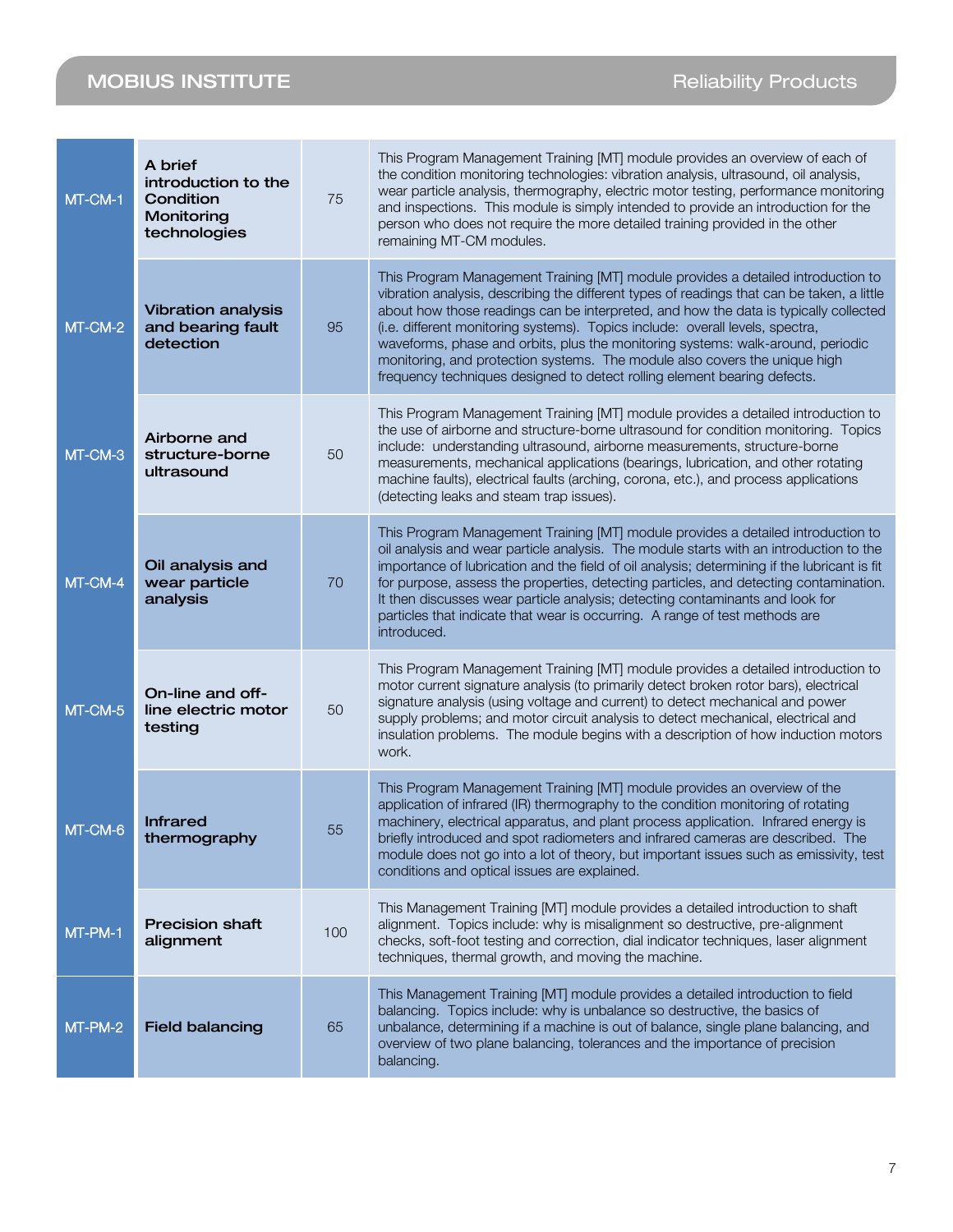### Skills Training [ST]

#### Skills Training on *CONDITION MONITORING* topics [ST-CM]

These Skills Training [ST] modules are written on Condition Monitoring [CM] topics. The aim is to provide the person collecting vibration readings and/or analyzing the data to know how to perform the job with confidence. Note that additional training will be required in order to meet the certification requirements per ISO 18436-2. These modules are also excellent reference modules.

#### Skills Training on PRECISION MAINTENANCE topics [ST-PM]

These Skills Training [ST] modules are written on Precision Maintenance [PM] topics. The aim is to provide the person who will actually balance or align the machine with the know-how to perform these tasks correctly.

| Code    | <b>Title</b>                                                 | <b>Slides</b>    | <b>Description</b>                                                                                                                                                                                                                                                                                                                                                                                                                                                                                                                                                                            |
|---------|--------------------------------------------------------------|------------------|-----------------------------------------------------------------------------------------------------------------------------------------------------------------------------------------------------------------------------------------------------------------------------------------------------------------------------------------------------------------------------------------------------------------------------------------------------------------------------------------------------------------------------------------------------------------------------------------------|
| ST-CM-1 | <b>Vibration</b><br>fundamentals                             | 110              | This Skills Training [ST] module provides a detailed introduction to the fundamentals<br>of vibration. The focus is on frequency and amplitude, the time waveform, and the<br>spectrum (FFT). This module is ideal for the manager who would like a more<br>detailed understanding of vibration analysis, and the person collecting vibration<br>readings who is just moving into vibration analysis.                                                                                                                                                                                         |
| ST-CM-2 | <b>Accurate and</b><br>repeatable data<br>collection         | 175              | This Skills Training [ST] module provides a detailed introduction to the collection of<br>vibration readings. It provides information on eight key steps: Safety, selecting<br>measurement settings, selecting the measurement location, naming conventions,<br>mounting the sensor, controlling the test conditions, recording observations, and<br>recognizing bad data. Although some people who collect data may not have to<br>make some of the measurement and analyzer setup choices covered in this<br>module, it is believed that the information presented is important and useful. |
| ST-CM-3 | <b>Diagnosing common</b><br>faults with spectrum<br>analysis | 100 <sub>1</sub> | This Skills Training [ST] module provides a detailed introduction to the spectrum and<br>how five common fault conditions (unbalance, misalignment, looseness, resonance<br>and rolling element bearing faults) can be detected via the spectrum. The module<br>outlines a systematic approach that should be followed, and also provides an<br>overview of common vibration analysis terms. This module is ideal for the manager<br>who would like a more detailed understanding of vibration analysis, and the person<br>who is relatively new to vibration analysis.                       |
| ST-CM-4 | <b>Vibration analysis</b>                                    | 2000             | This Skills Training [ST] module provides a great deal of training on vibration<br>analysis, from the most basic topics through to diagnosing faults. This series of<br>lessons is intended to be used by the vibration analyst; it provides all the information<br>necessary to collect, analyze and diagnose machine faults. Formerly called<br>iLearnVibration, this module has been used as a training tool and a handy reference<br>system for thousands of people around the world.                                                                                                     |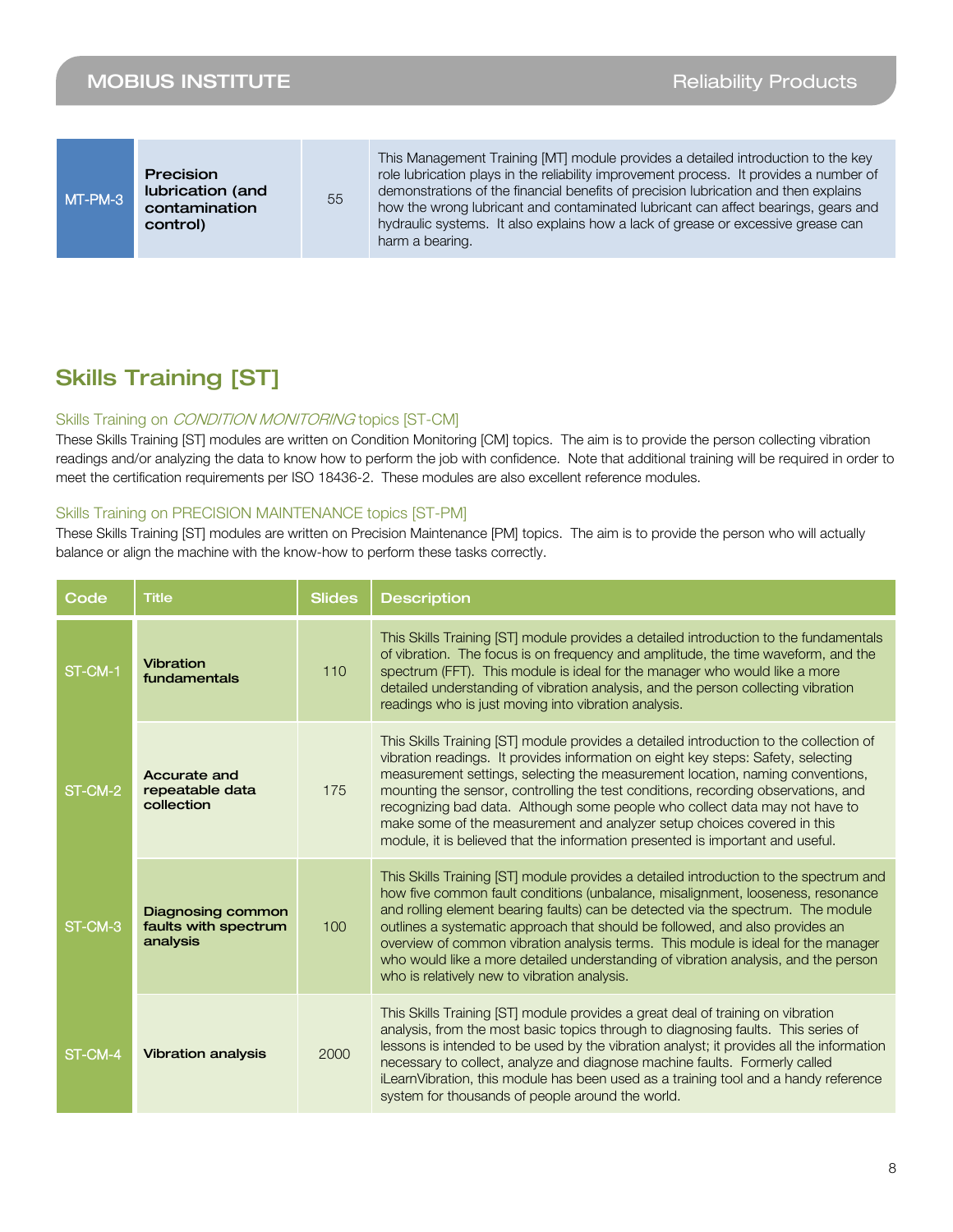| ST-PM-1 | <b>Precision shaft</b><br>alignment | 950 | This Skills Training [ST] module provides a great deal of training on precision shaft<br>alignment. After a detailed overview of the entire process it covers the following<br>topics: Determining if misalignment exists, pre-alignment checks, soft foot<br>correction, dial indicators, alignment using the reverse dial and rim-and-face<br>methods, laser alignment, dealing with thermal growth, and moving the machine.<br>Regardless of how simple you may believe it is to use the modern laser alignment<br>systems, every person who performs shaft alignment should complete this training.<br>These lessons are from iLearnAlignment product.                                                                        |
|---------|-------------------------------------|-----|-----------------------------------------------------------------------------------------------------------------------------------------------------------------------------------------------------------------------------------------------------------------------------------------------------------------------------------------------------------------------------------------------------------------------------------------------------------------------------------------------------------------------------------------------------------------------------------------------------------------------------------------------------------------------------------------------------------------------------------|
| ST-PM-2 | <b>Field balancing</b>              | 600 | This Skills Training [ST] module provides a great deal of training on precision field<br>balancing. The training covers a large number of topics: understanding unbalance,<br>causes of unbalance, understanding phase and vectors, balance theory, diagnosing<br>unbalance, preparing for the balance job, singe plane balancing, two plane<br>balancing, static-couple balancing, trial weight selection, slitting weights, tolerances<br>and quality (ISO, API, Navy), and more. Regardless of how simple you may believe<br>it is to use the balancing programs in modern vibration analyzers, every person who<br>performs field balancing should complete this training. These lessons are from<br>iLearnBalancing product. |

# Toolbox Talks [TT]

#### Toolbox Talks on CONDITION MONITORING topics [TT-CM]

These Toolbox Talks [TT] are written on Condition Monitoring [CM] topics. The aim is to provide people with a working knowledge of how the condition of rotating machinery and other assets can be determined using vibration analysis, infrared thermography and other technologies. The aim is to demystify the topics.

#### Toolbox Talks on PRECISION MAINTENANCE topics [TT-PM]

These Toolbox Talks [TT] are written on Precision Maintenance [PM] topics. The aim is to provide people with a working knowledge of how the reliability of rotating machinery and other assets can be improved by performing precision alignment and balancing, resonance elimination, precision lubrication, optimal operation, correct fastening, and other reliability improvement areas, as well as acceptance testing and root cause failure analysis. The aim is to demystify the topics.

| Code    | <b>Title</b>                                   | Slides | <b>Description</b>                                                                                                                                                                                                                                                                                                            |
|---------|------------------------------------------------|--------|-------------------------------------------------------------------------------------------------------------------------------------------------------------------------------------------------------------------------------------------------------------------------------------------------------------------------------|
| TT-CM-1 | <b>Condition monitoring</b><br>and reliability | 25     | This Toolbox Talk [TT] provides a quick introduction to the field of condition<br>monitoring and reliability improvement. It paints the big picture in a brief<br>presentation.                                                                                                                                               |
| TT-CM-2 | <b>Vibration analysis</b>                      | 25     | This Toolbox Talk [TT] provides a quick introduction to vibration analysis. Using lots<br>of animations and machine sounds, this presentation demystifies why we perform<br>vibration and basically how it works.                                                                                                             |
| TT-CM-3 | Ultrasound                                     | 25     | This Toolbox Talk [TT] provides a quick introduction to the use of ultrasound tools<br>for condition monitoring. The aim is to demonstrate how high frequency sounds<br>are emitted when machines are in distress, when leaks occur, and in other<br>situations. The aim of the presentation is to demystify the application. |